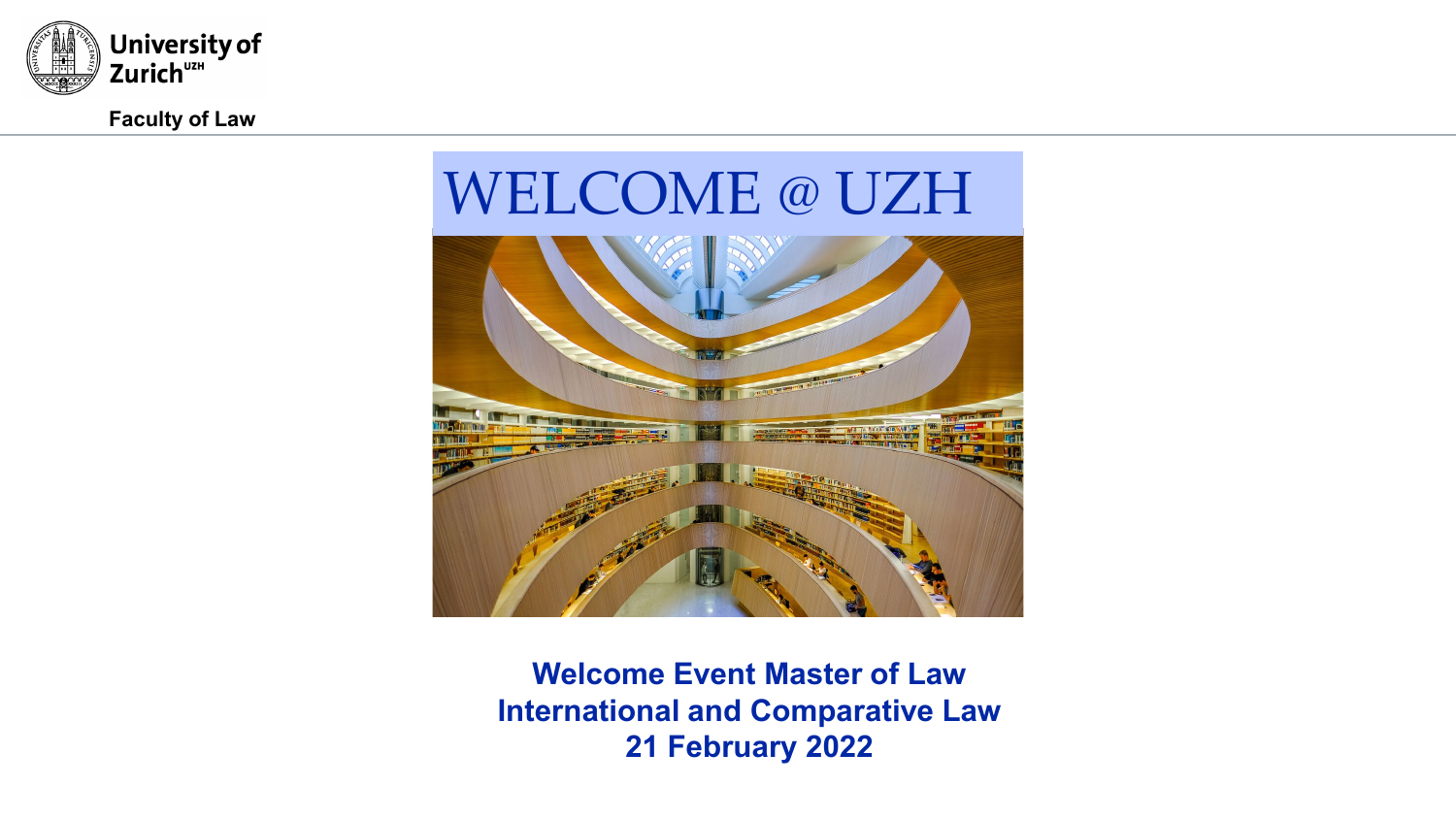

# **Please note**

- This event will be recorded as a podcast
- Please ask questions at the end of the presentation. The questions will be recorded but not published on our website
- The presentation and the podcast will be published on our website
- Masks must be worn during the whole event.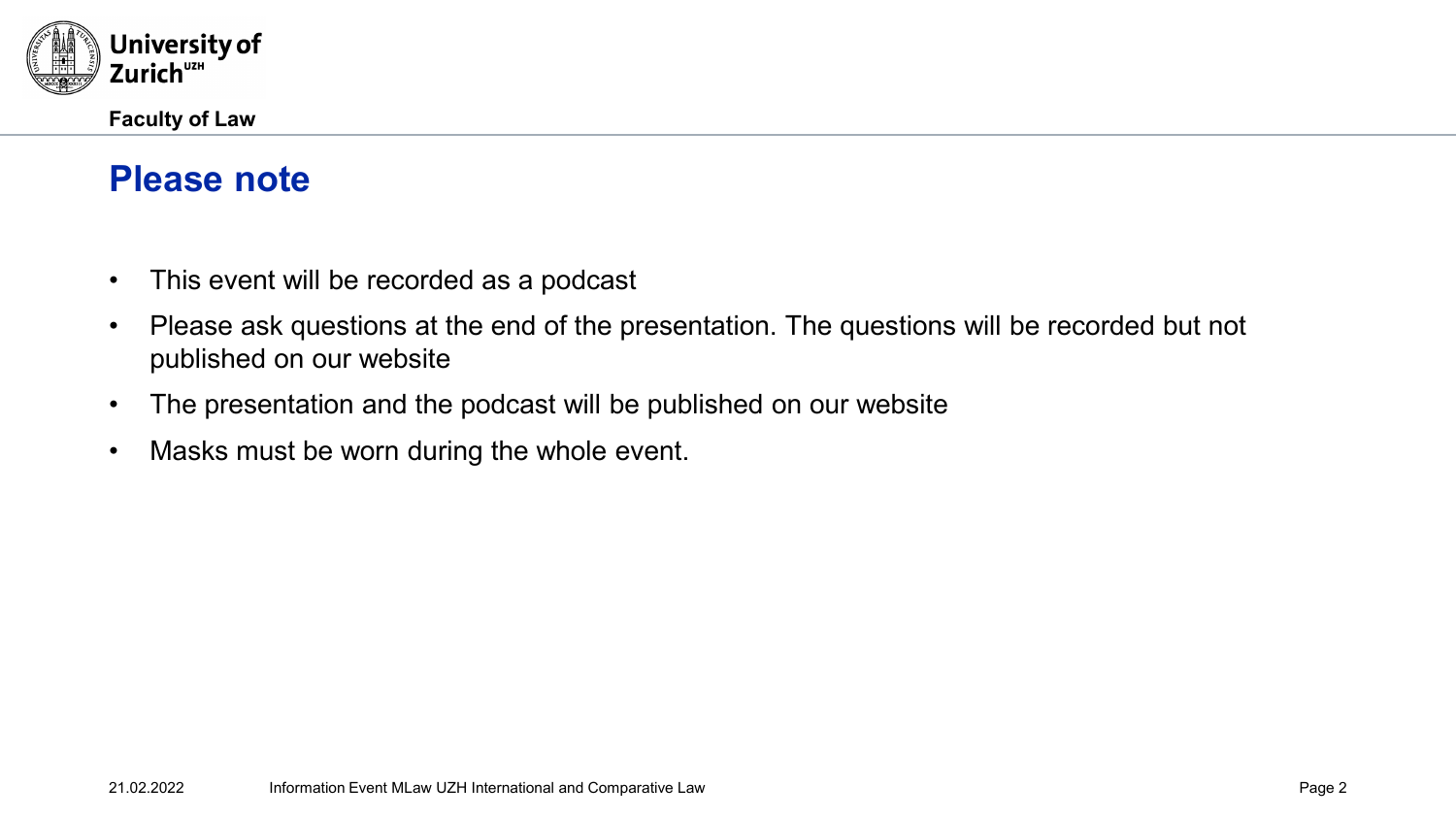

# **Table of Contents**

- 1. Contact Persons
- 2. Important Documents
- 3. Teaching in Spring Semester 2022
- 4. Study Program MLaw UZH International and Comparative Law
- 5. Platforms and Tools
- 6. Module Booking, Assessments
- 7. Mobility
- 8. Questions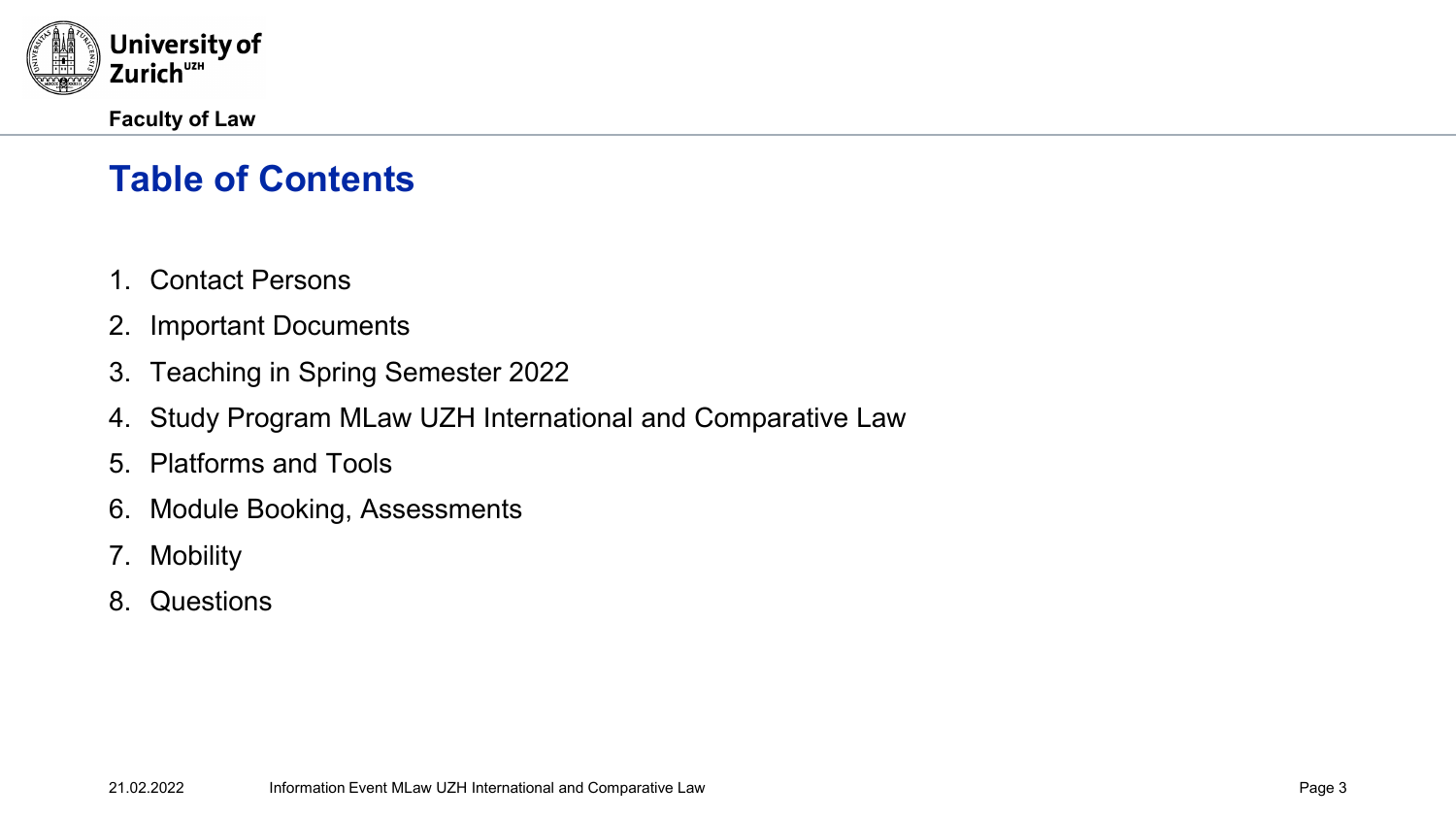

# **Organizational and Administrative Matters**

• **Student Administration Office (***Kanzlei***)**

For questions regarding change of degree and study program, leave of absence, withdrawal from the university, semester fees etc.

[https://www.students.uzh.ch/en/contact.html#Student\\_Administration\\_Office](https://www.students.uzh.ch/en/contact.html#Student_Administration_Office)

• **Admissions Office (***Zulassungsstelle***)**

For questions regarding your application status, shortname and password for Student Portal etc.

[https://www.students.uzh.ch/en/contact.html#Admissions\\_Office](https://www.students.uzh.ch/en/contact.html#Admissions_Office)

• **Problems with login: IT Services** <https://www.zi.uzh.ch/en.html>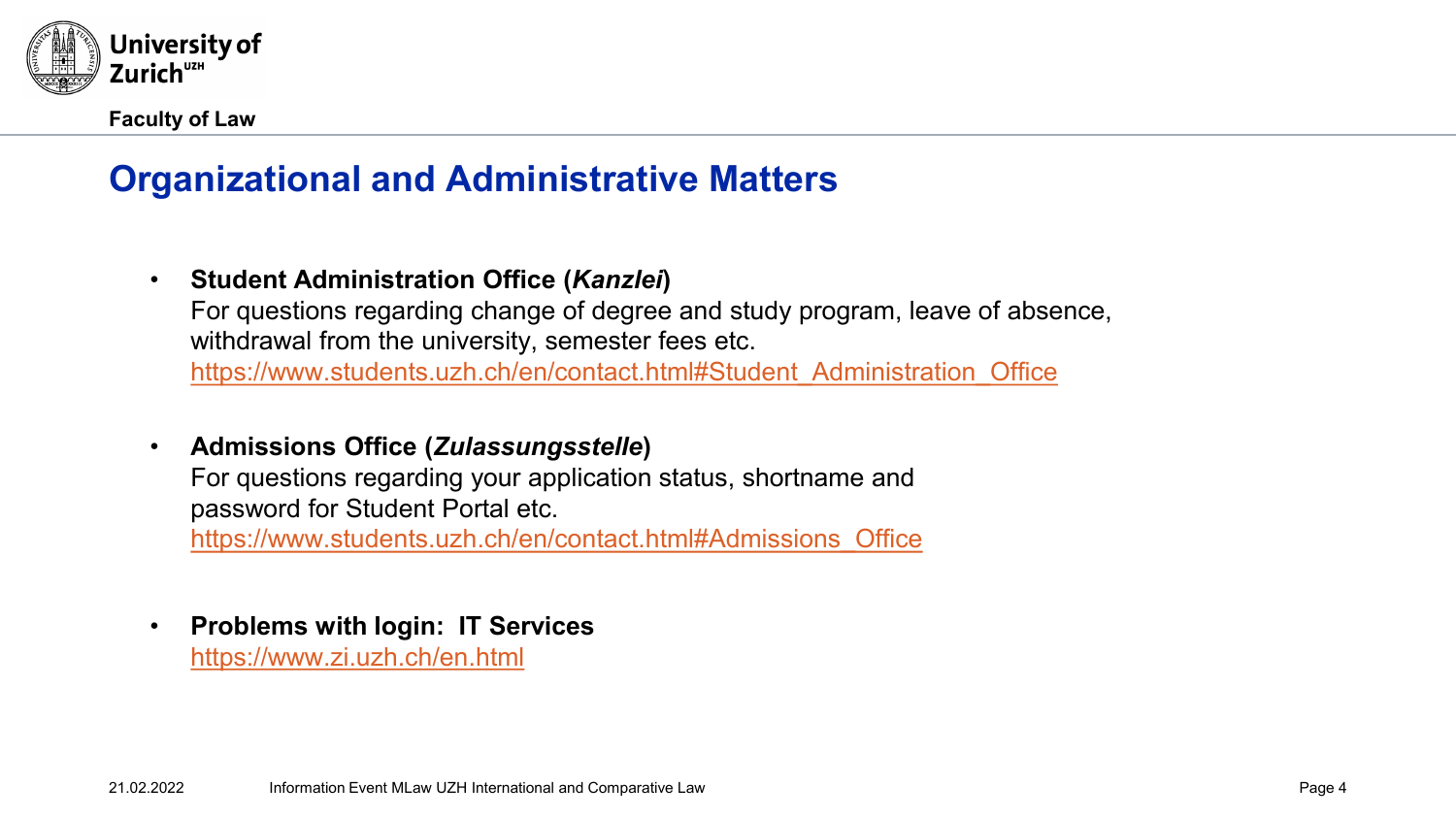

# **Student Center RWF UZH**

- For study related, organisational questions (planning the studies, module booking, mobility, recognition and transfer of credits etc.)
- Consultation during telephone or online office hours: <https://www.ius.uzh.ch/en/studies/general.html>
- Contact by contact form: <https://www.ius.uzh.ch/en/studies/contact-form.html>

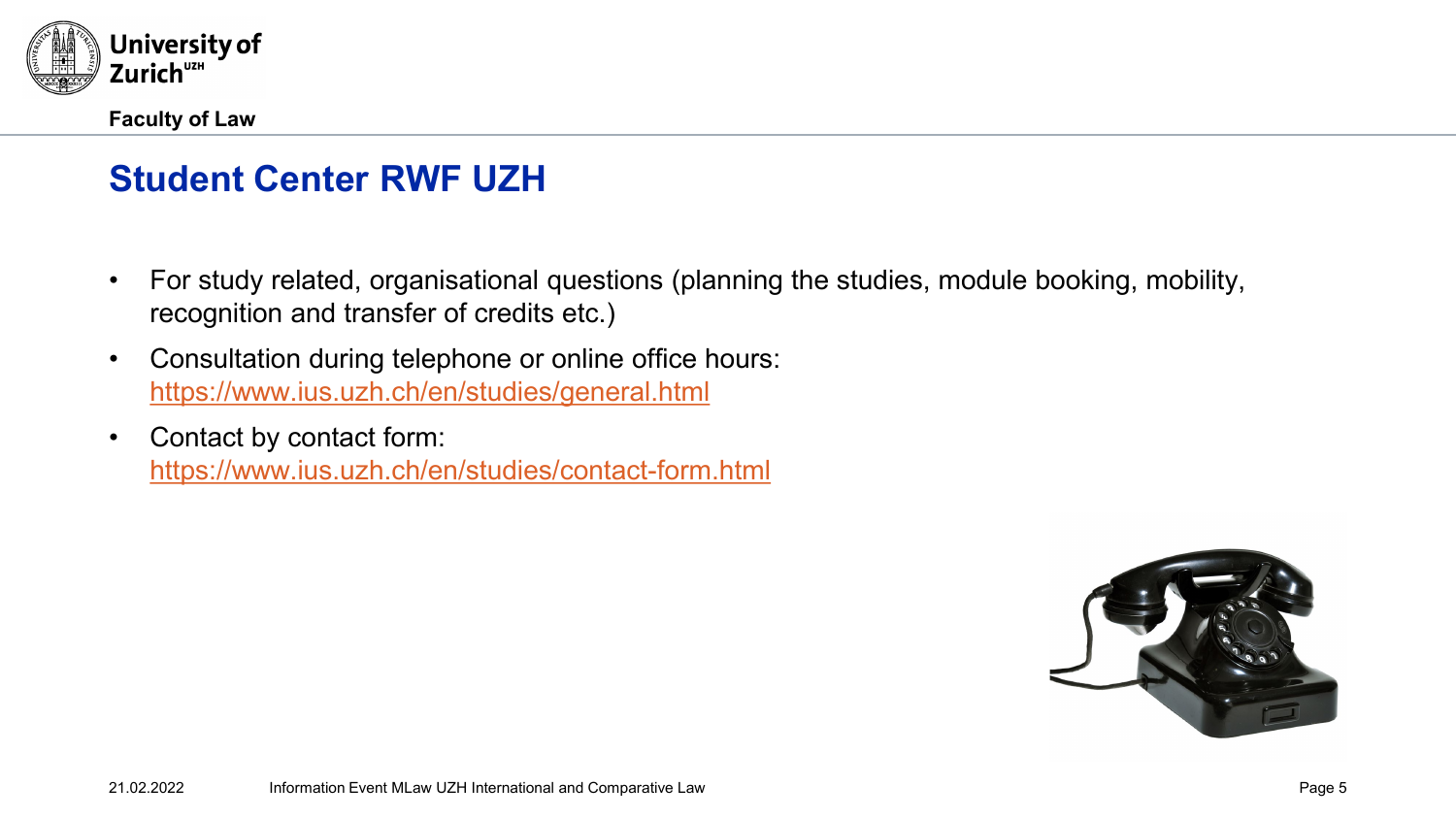

#### **Chairs**

- For questions regarding the content of lectures as well as for further lecture-specific information
- Various materials related to the lectures (lecture notes, slides, podcasts if available etc.) are published on the websites of the chairs

<http://www.ius.uzh.ch/de/staff/professorships.html>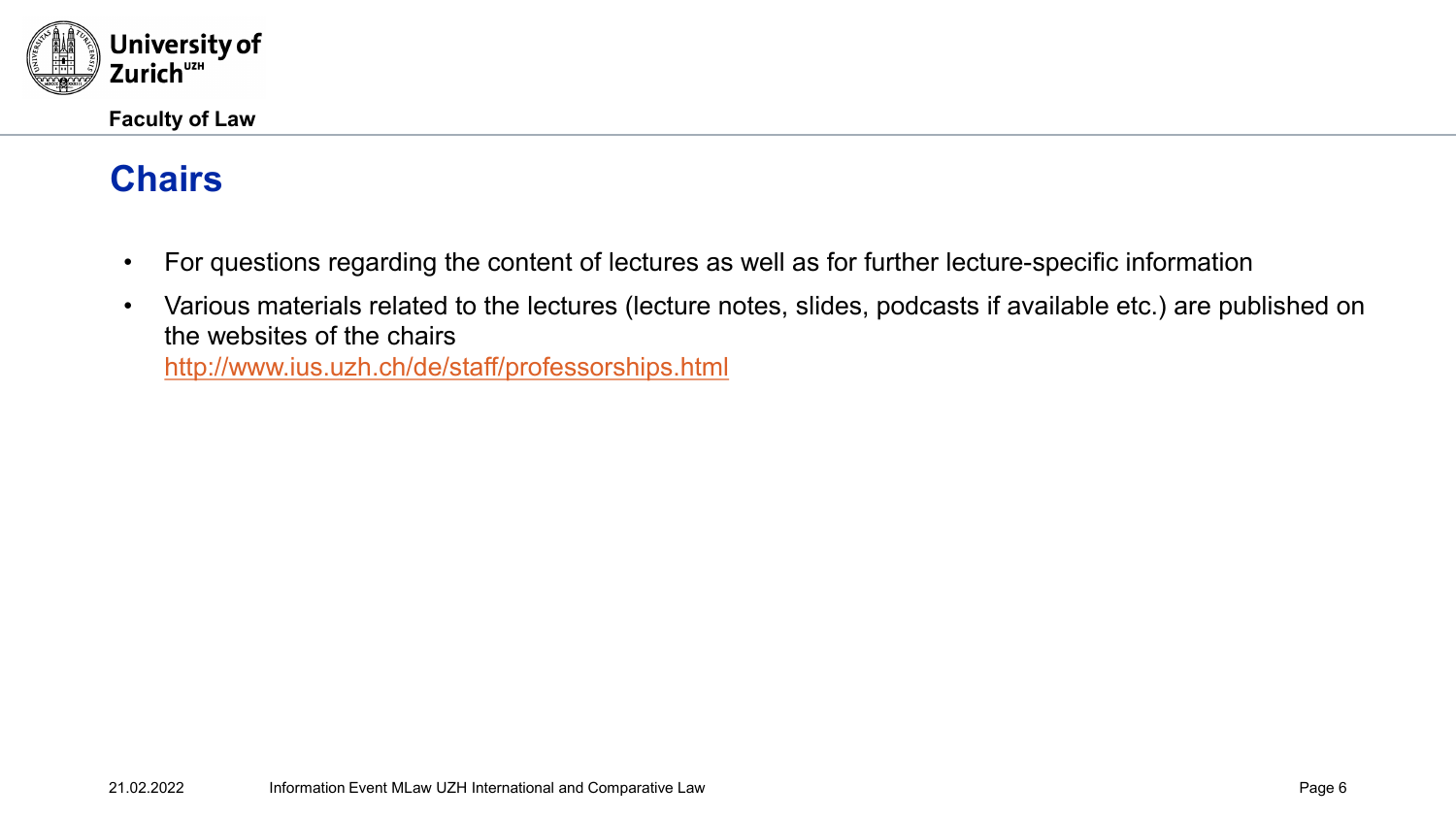

#### **Important Documents**

- [Framework Ordinance](https://www.ius.uzh.ch/dam/jcr:f4b8d4f2-513a-490b-80e5-1355f5b66e09/4.1.1%20RVO%20RWF%20engl%20-%20Stand%201.%20August%202021.pdf) on the Bachelor's and Master's Degree Programs at RWF (RVO RWF)
- [Program Regulation for](https://www.ius.uzh.ch/dam/jcr:d6fdc1c7-0d79-466d-9b45-3ed6b4cd732c/4.1.2%20StudO%20RWF_en.pdf) the Bachelor's and Master's Degree Programs at RWF (StudO RWF)
- [Fact Sheet on Assessments of](https://www.ius.uzh.ch/dam/jcr:995bb012-cfbf-450b-924b-5c9a86462aa9/4.1.3%20Merkblatt%20Leistungsnachweise_engl.pdf) the Faculty of Law
- [Guidelines Recognition and](https://www.ius.uzh.ch/dam/jcr:64f82596-0630-4751-8305-28ef314ee814/4.1.8%20RLA%20RWF%20UZH%20engl%20-%20Stand%201.%20August%202021.pdf) Transfer of Credit to Degree and Study Programs at RWF UZH
- [Master's Thesis Agreement](https://www.ius.uzh.ch/dam/jcr:d667d230-c01a-4187-8f3c-5689c5746e54/ma_vereinbarung_engl.pdf)

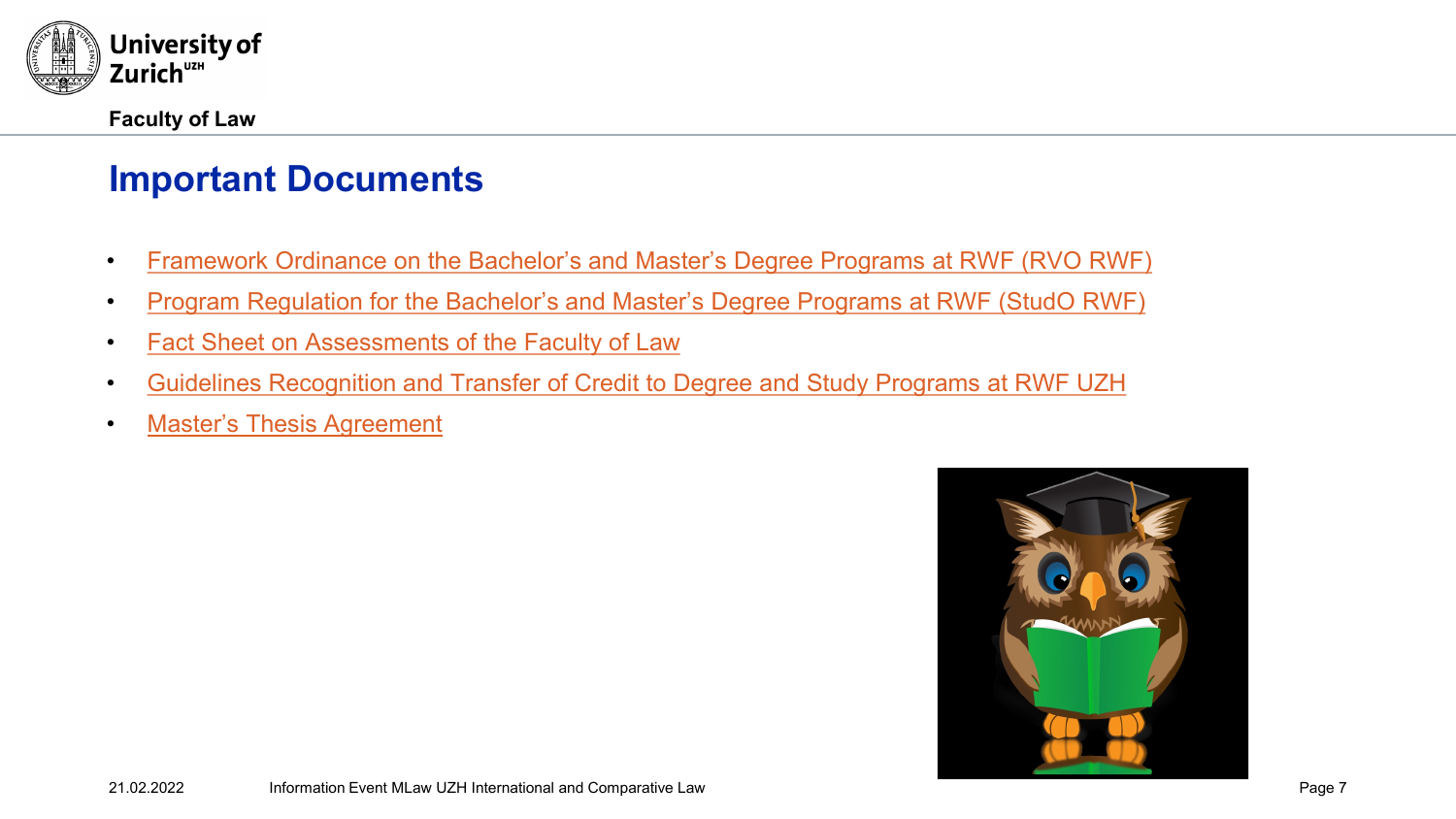

# **Teaching in Spring Semester 2022**

- Generally face-to-face teaching
- Masks are required in regular courses
- Partial availability of live streams and/or podcasts
- Please check online course catalogue and website of the chairs for more information

<https://www.uzh.ch/cmsssl/en/about/coronavirus.html>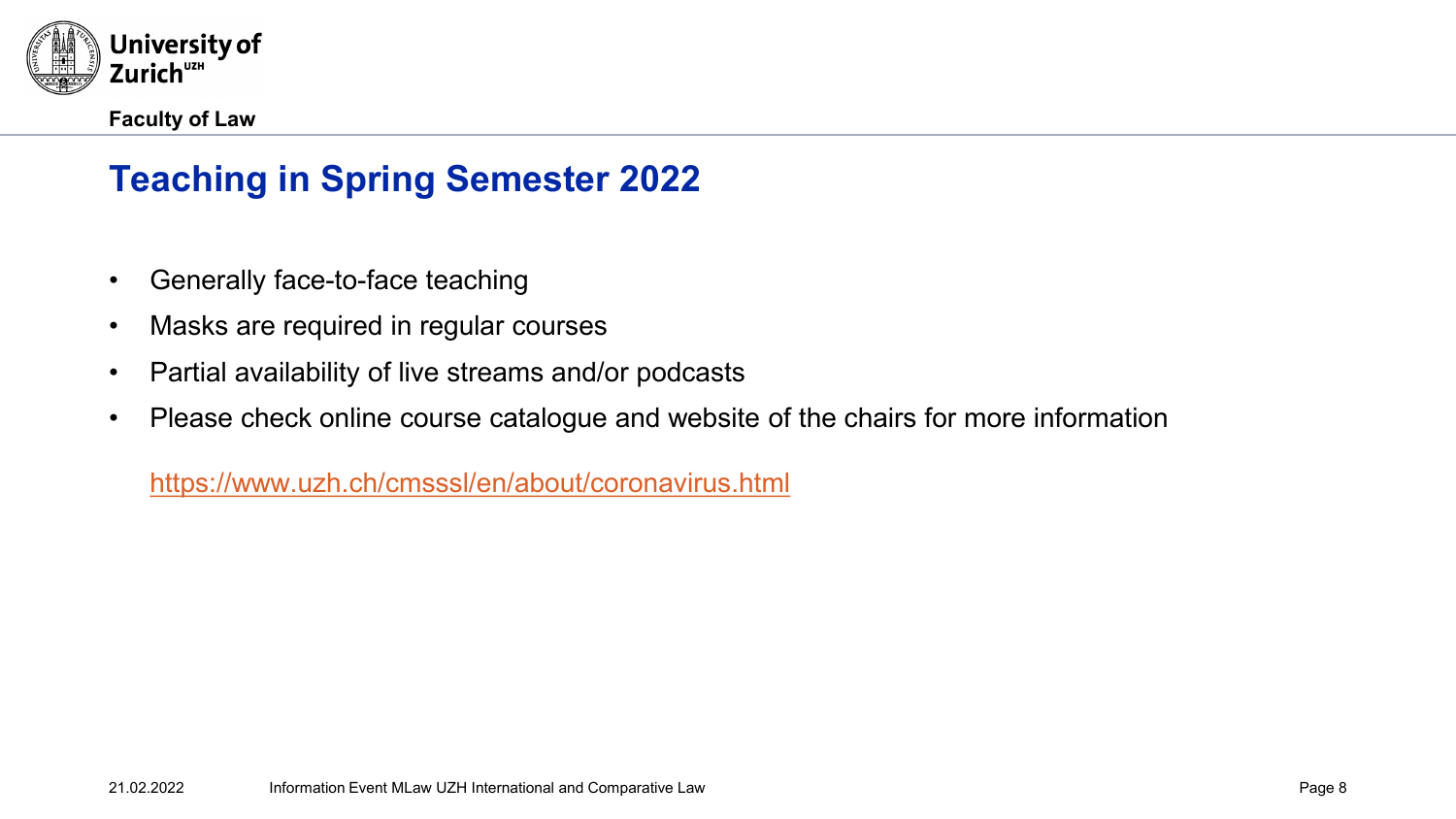

# **Study Programs at the Faculty of Law UZH**

- Bachelor of Law UZH: 180 ECTS, 6 semesters
- Master of Law: 90 ECTS, 3 semesters
- Double Degree: 1 year at UZH, 1 year at partner institution, 2 years in total
- PhD/Doctorate



\*1 ECTS credit represents 30 working hours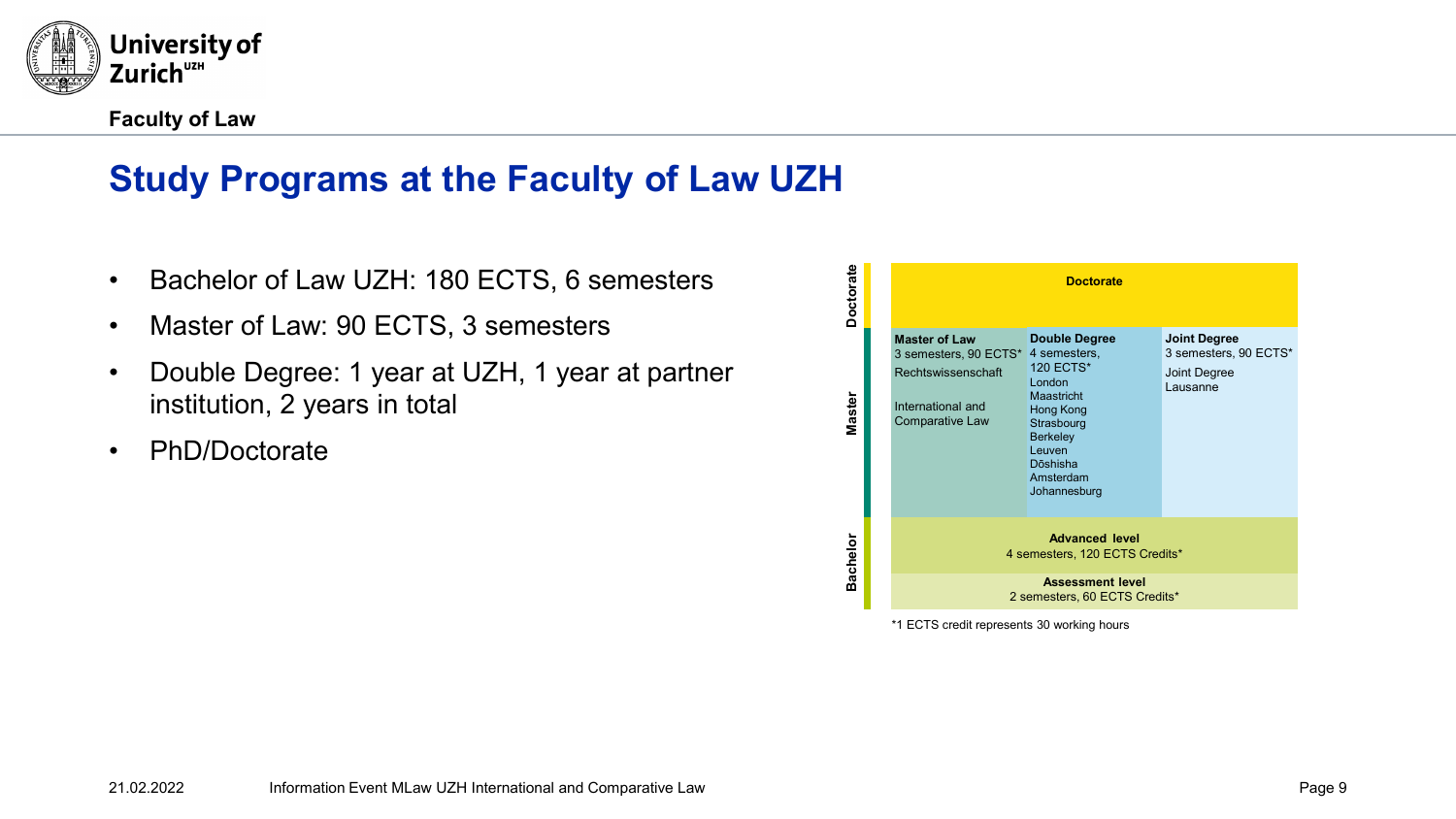

# **Terminology**

- ECTS: "European Credits Transfer System", unit of workload (1 ECTS Credit = 30 hours, 6 ECTS Credits = 2 semester hours per week), ECTS credits are valid for 10 years
- SWS: Semester hours per week
- HS = fall semester, FS = spring semester
- Module: Course unit consisting of one or more courses (e.g. lectures and exercises), which may extend over one or two semesters.
- Compulsory modules: Modules that are compulsory for all students
- Core Elective modules: Modules that must be selected from a given area of law
- Elective modules: Modules that can be chosen freely
- Failed attempt: failed module (= grade below 4)
- Module booking: registration for the assessment
- Assessments: oral or written examinations, written papers, etc.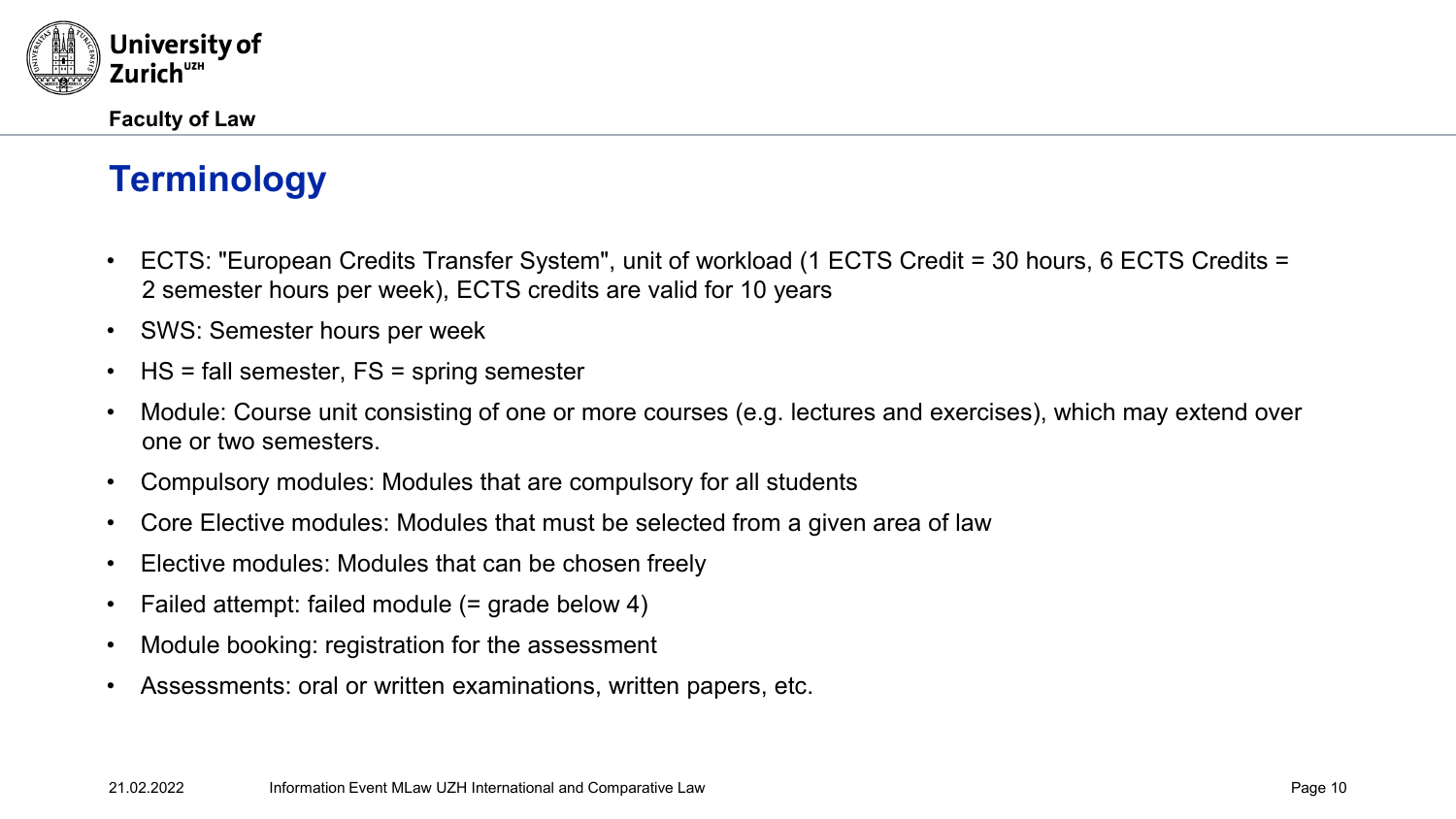

# **Study Program MLaw UZH International and Comparative Law**

| <b>Module group</b>       | <b>Module(s)</b>                                                                      | <b>Module Type</b>                                        | <b>ECTS</b> |
|---------------------------|---------------------------------------------------------------------------------------|-----------------------------------------------------------|-------------|
| <b>Foundations of Law</b> | Introduction to Swiss Law                                                             | Compulsory<br>for students without a<br><b>Swiss BLaw</b> | 6           |
| <b>Foundations of Law</b> | 1 Core Elective Module (available modules<br>listed in program regulations)           | <b>Core Elective</b>                                      | 6           |
| <b>International Law</b>  | 4 Core Elective Modules (available modules<br>listed in program regulations)          | <b>Core Elective</b>                                      | 24          |
| <b>Comparative Law</b>    | 3 Core Elective Modules (available modules<br>listed in program regulations)          | <b>Core Elective</b>                                      | 18          |
| Various module types      | Elective Modules (entire Faculty of Law<br>module offer at Master's level in English) | <b>Elective</b>                                           | 24/30       |
| <b>Master's Thesis</b>    | <b>Master's Thesis</b>                                                                | Compulsory                                                | 12          |
| <b>Total</b>              |                                                                                       |                                                           | 90          |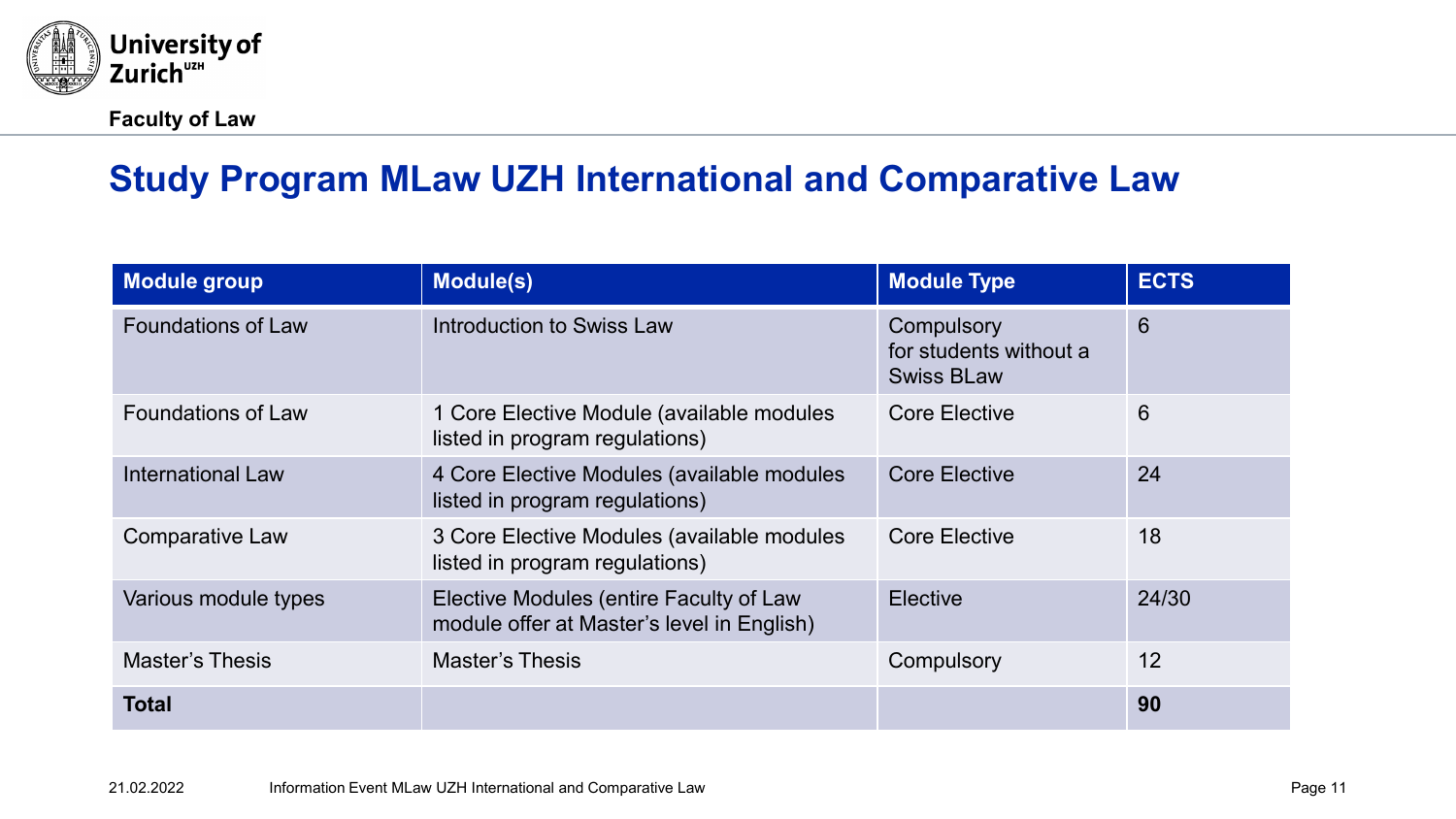

#### **Introduction to Swiss Law**

- Compulsory module for students without a Swiss Bachelor of Law
- Cannot be accredited to the degree for students with a Swiss Bachelor of Law
- Not available in the module booking tool
- Registration link is published on our website: <https://www.ius.uzh.ch/en/studies/master/emlaw0.html>
- **Only offered in fall semester**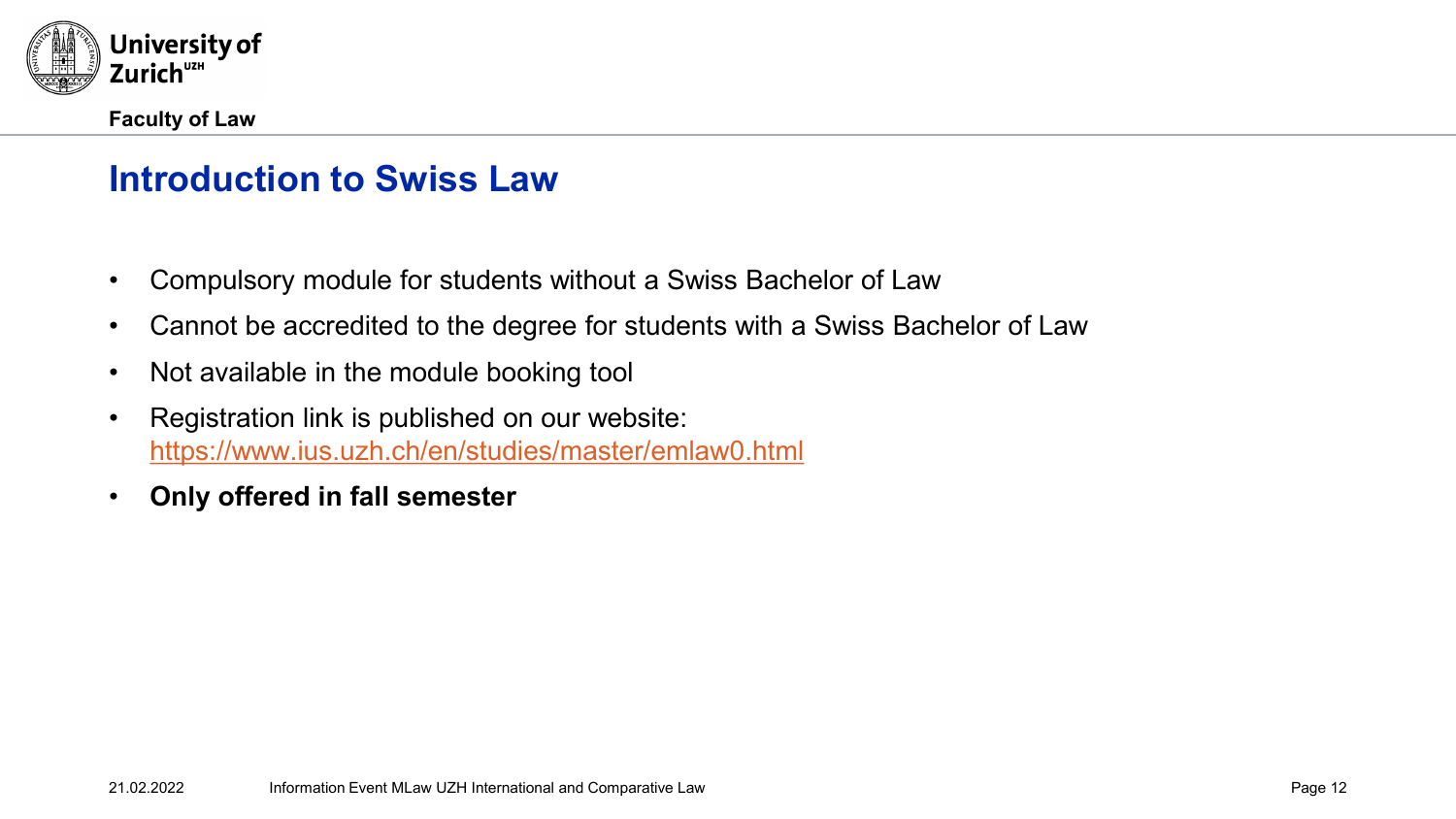

# **Master's Thesis**

- Compulsory module, 12 ECTS Credits, will be graded
- A written paper or Moot Court / Model United Nations (MUN)
- Upon individual agreement with a professor at any time or as part of a seminar
- Seminars have place restrictions, registration in the semester before via registration tool
- In each case, the «Master's Thesis Agreement» must be filled out

<https://www.ius.uzh.ch/en/studies/general/courses/seminars.html>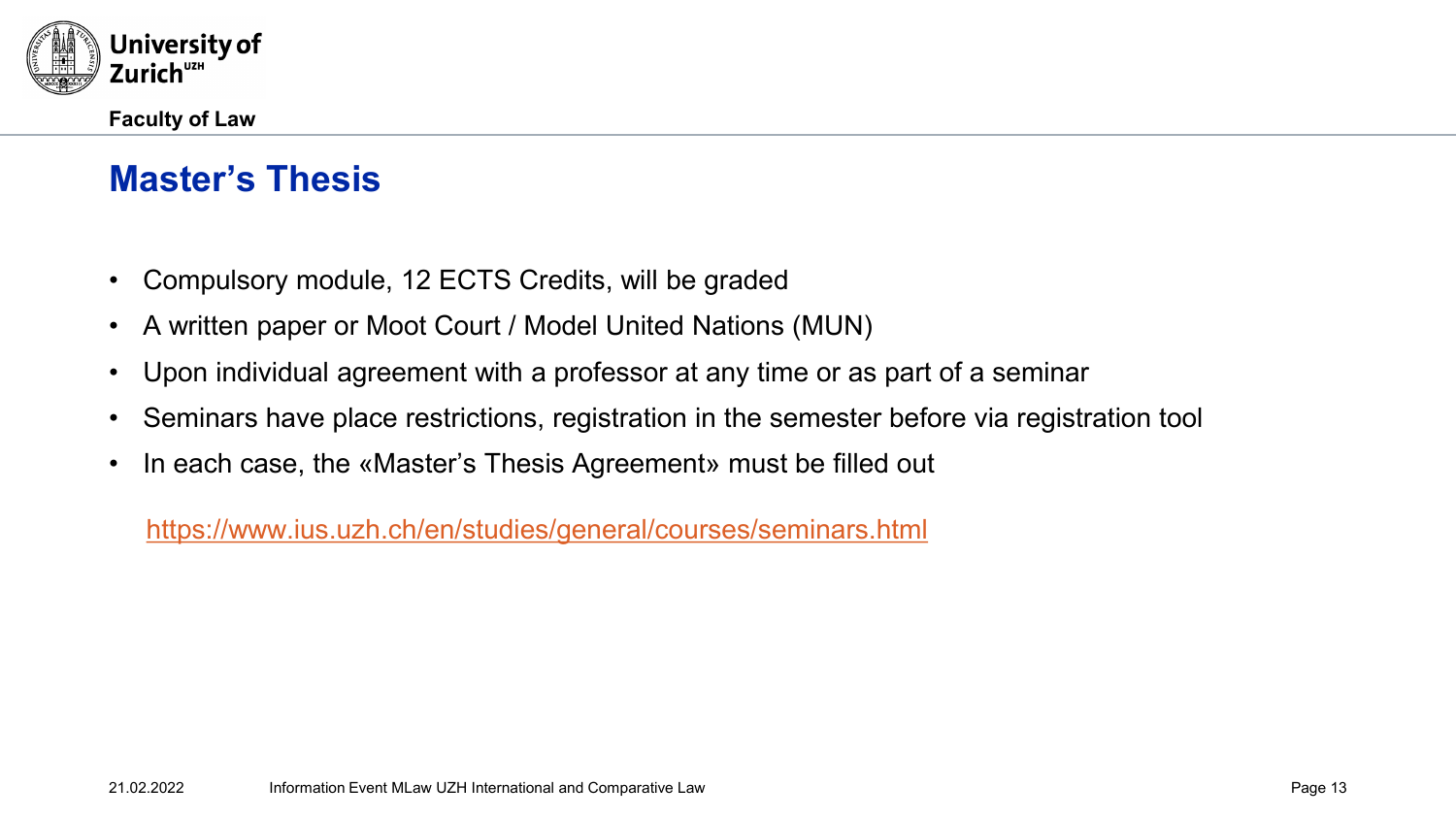

# **Platforms and Tools**

- [Course Catalogue UZH: https://studentservices.uzh.ch/uzh/anonym/vvz/index.html?sap](https://studentservices.uzh.ch/uzh/anonym/vvz/index.html?sap-language=EN&sap-ui-language=EN#/2021/004)language=EN&sap-ui-language=EN#/2021/004
- Chairs' Websites: <https://www.ius.uzh.ch/de/staff/professorships.html>
- OLAT: <https://lms.uzh.ch/dmz/>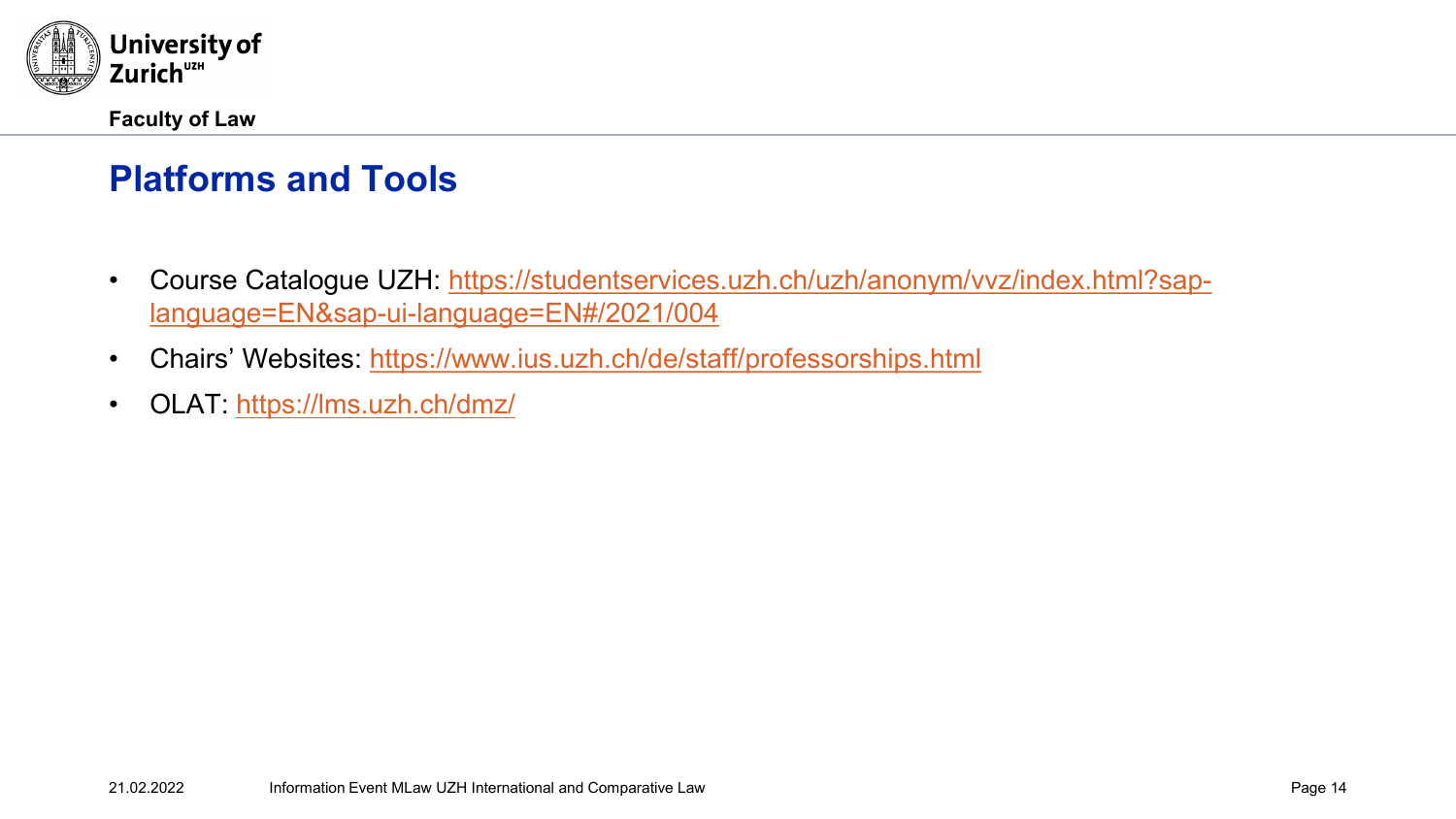

# **Module Booking (Examination registration)**

- Only modules of the current semester can be booked
- Booking via the UZH online module booking tool: <http://www.students.uzh.ch/en/booking.html>
- Participation in lectures without taking examinations is possible  $\rightarrow$  no credit points or confirmation of attendance
- Types of assessments: written or oral examinations, written papers, presentations etc.
- Start of the module booking and cancellation period: 20.01.2022
- End of the module booking period: **18 March 2022, 12:00 a.m. (midnight)**
- End of the cancellation period: **1 April 2022, 12:00 a.m. (midnight)**

No exam without module booking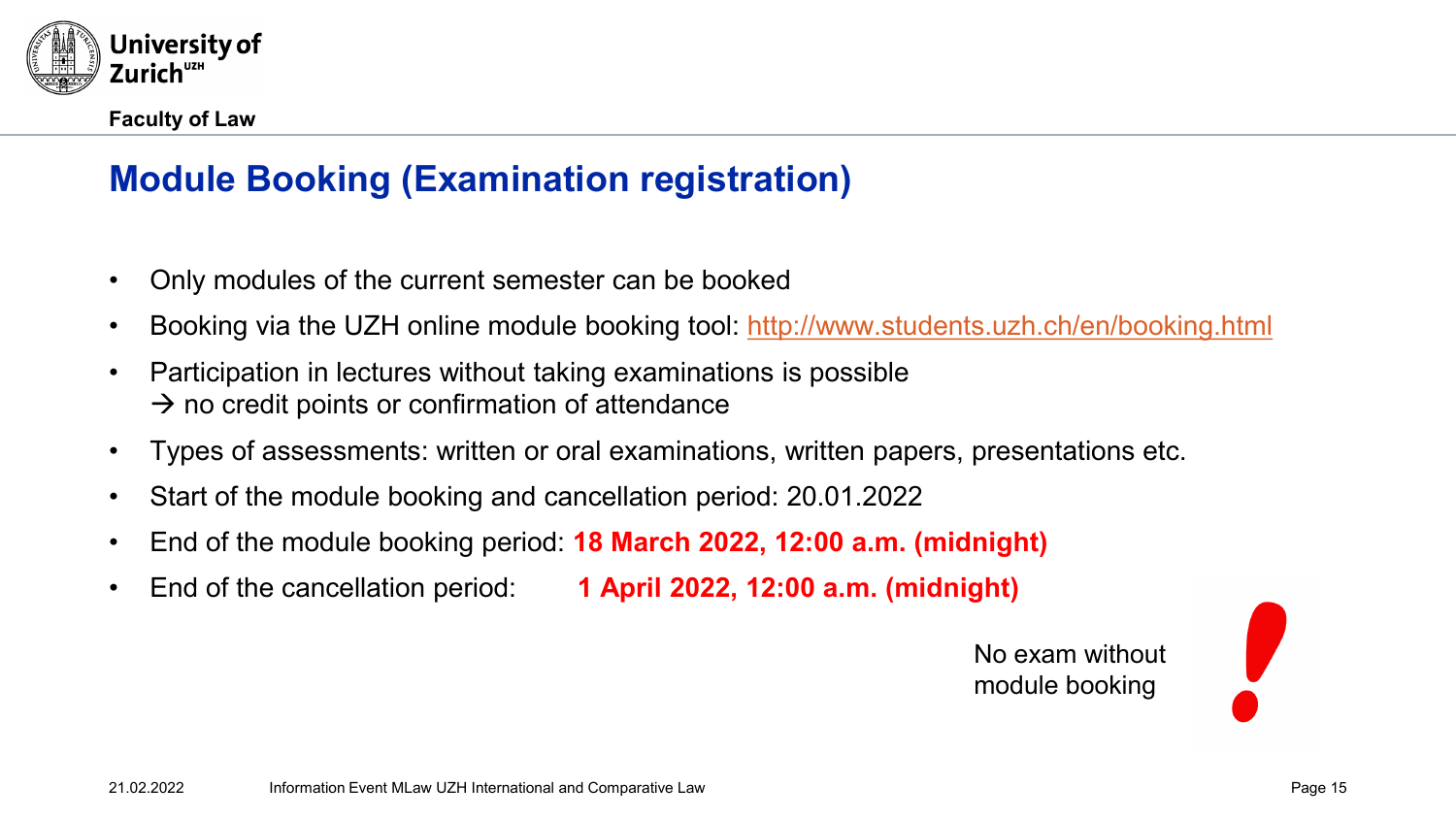

# **Exam Deregistration**

- After the end of the cancellation period
- In case of illness or other compelling, unpredictable and unavoidable circumstances
- The candidate of an oral exam must also inform the respective chair of his/her withdrawal
- The withdrawal request as well as the relevant evidence must be submitted through the Student Portal via the button "My Requests". Withdrawal requests made by email will not be accepted and are not valid

[https://www.ius.uzh.ch/en/studies/general/exams/general.html#Illness\\_/\\_absence\\_-](https://www.ius.uzh.ch/en/studies/general/exams/general.html#Illness_/_absence_-_exam_deregistrations) \_exam\_deregistrations

- Submit your request **no later than 5 days after the missed examination**
- Add a medical certificate or other supporting documents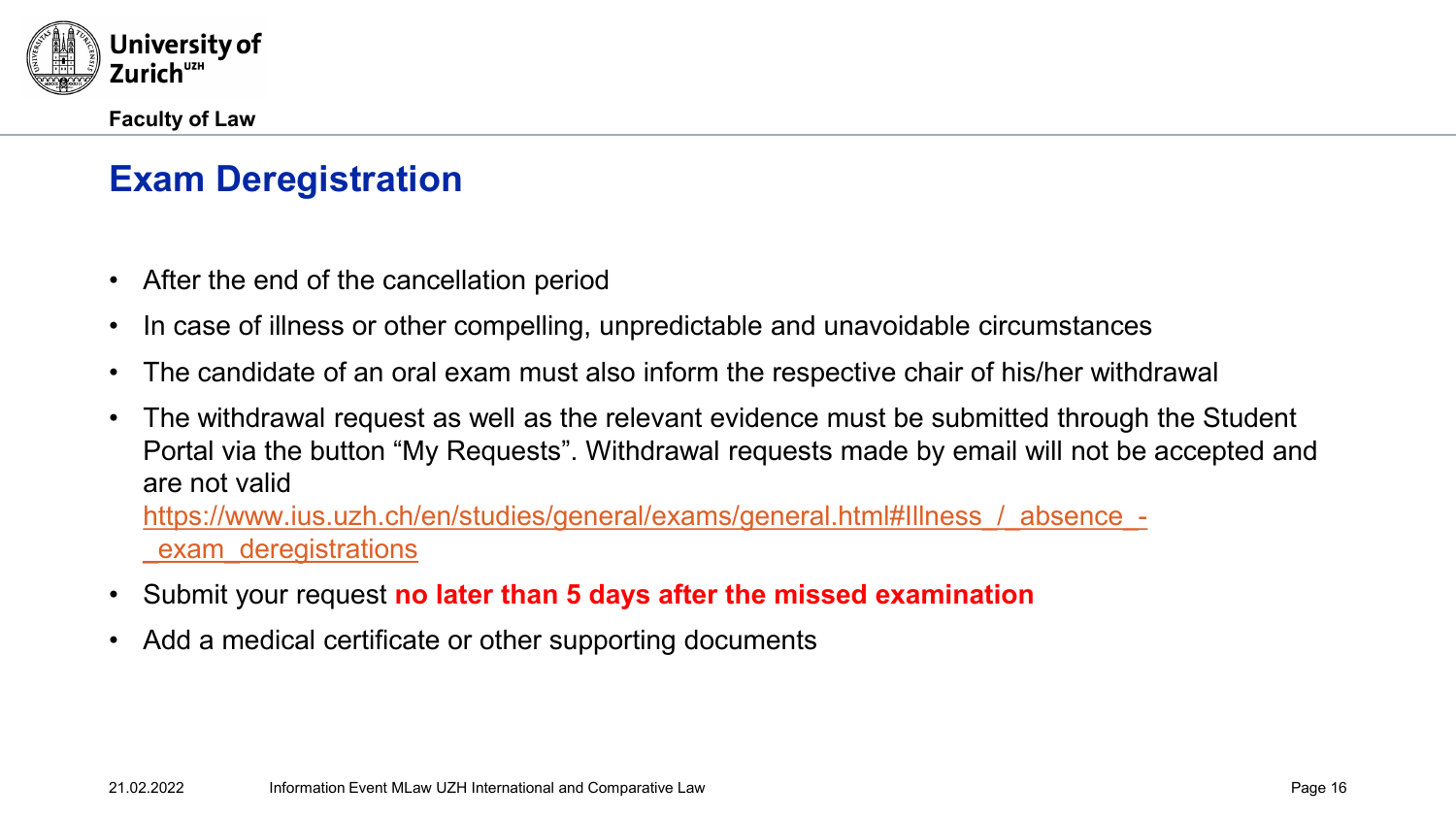

# **Examination Periods**

- Examination period in spring semester 2022: **20 June – 15 July 2022**; in fall semester 2022: all of **January 2023**
- Provisional dates will be published on this website: <https://www.ius.uzh.ch/en/studies/general/exams/master.html>  $\rightarrow$  make sure not to book modules in which the exams take place at the same time!
- Assessment may take place earlier in some modules, e.g. during the semester or at the end of the lecture period. There are no provisional dates for these assessments available.

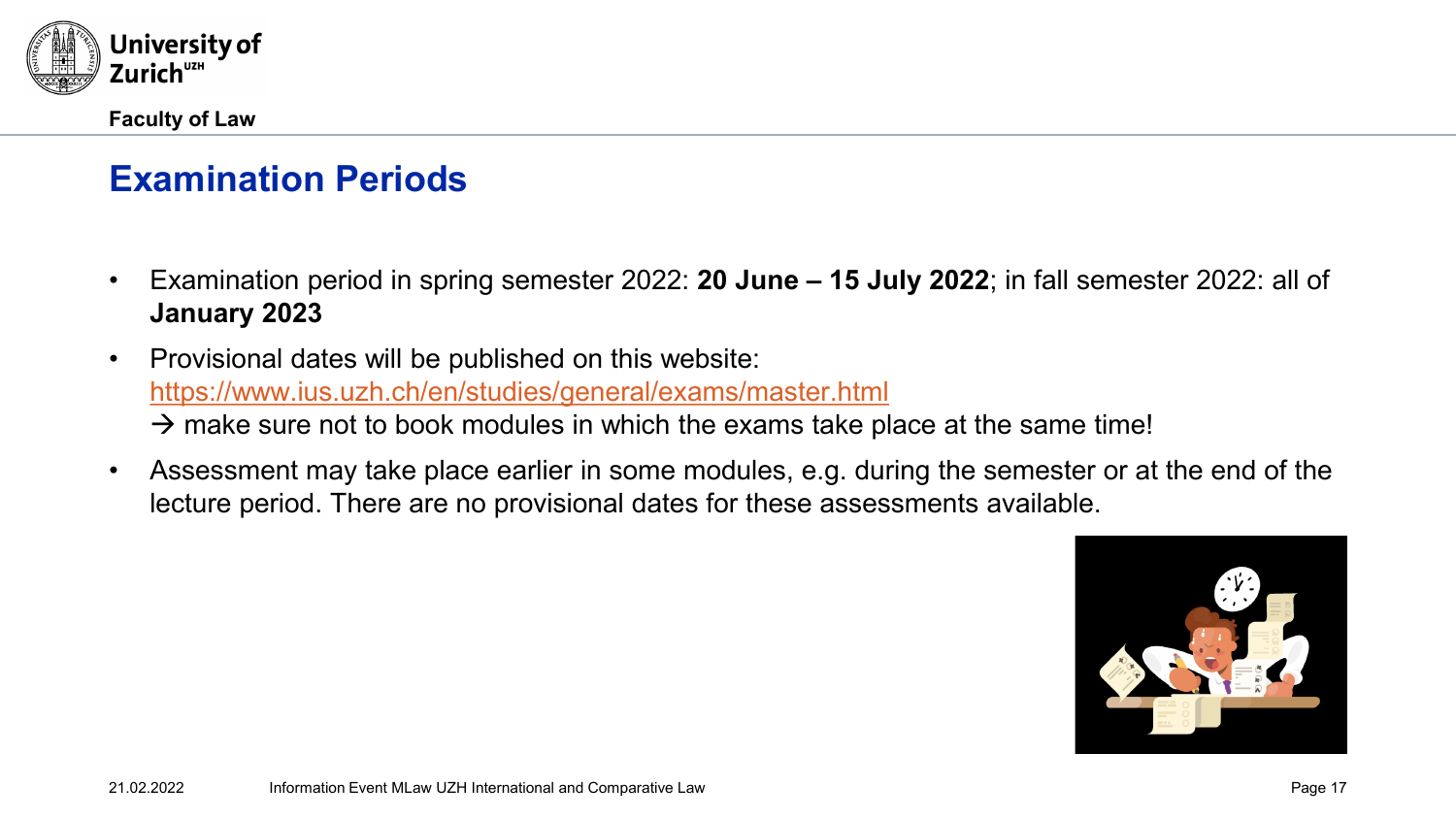

# **Repeating Assessments**

- Compulsory modules can be repeated twice
- Re-examinations only offered for compulsory modules (but not Master's thesis) in the semester following the lecture
- Max. 13 failed attempts in the Core Elective and Elective Modules (joint maximum of failed attempts)
- Core Elective and Elective Modules can be repeated as many times as required, until the maximum number of failed attempts has been reached
- Core Elective and Elective Modules can be substituted (you don't have to take the same module after failing the exam)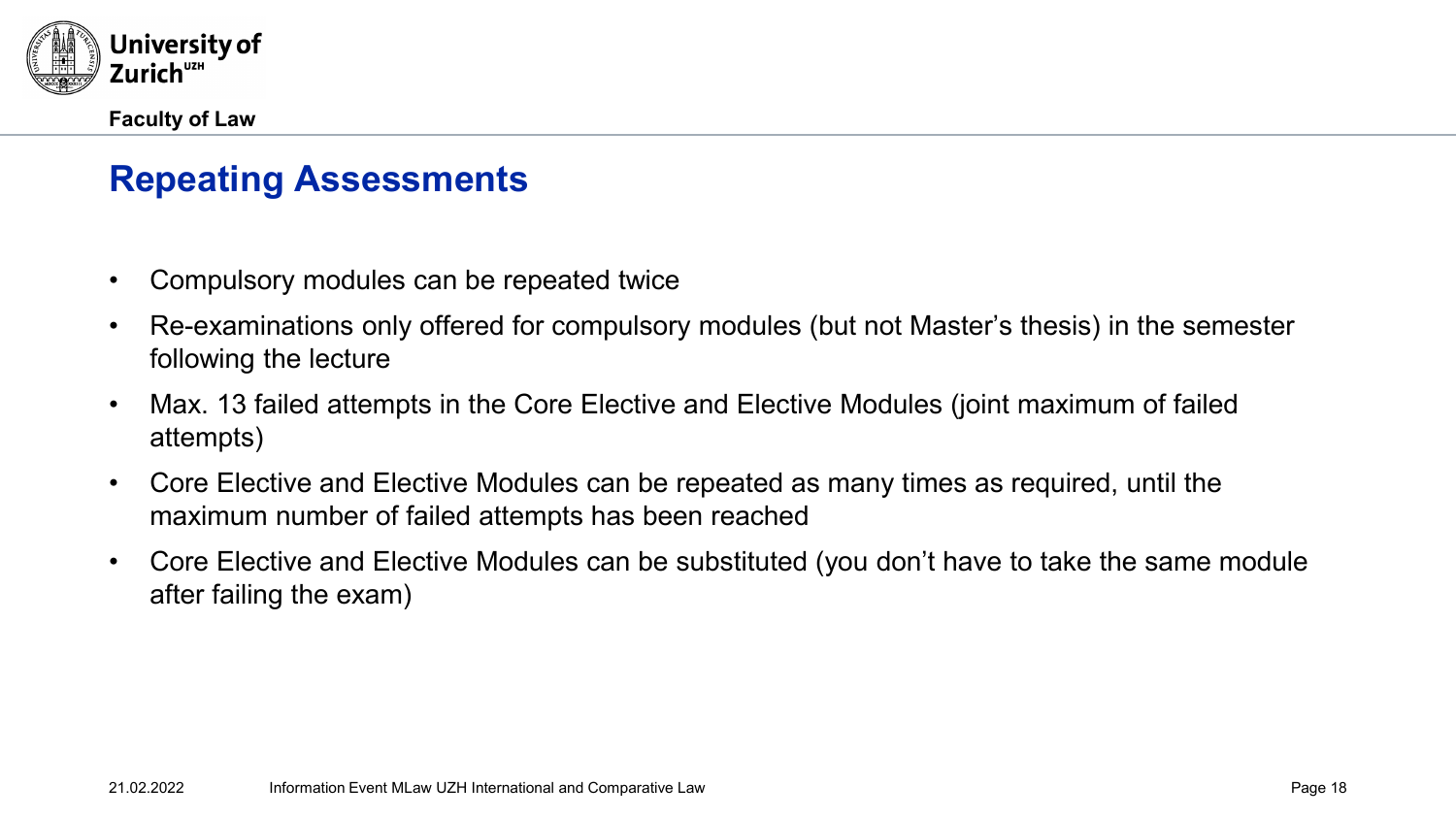

# **Transcript of Records (ToR)**

- Issued each semester
- Overview of all modules taken at UZH in a given semester
- Pass and fail grades
- Transcript of Records will be provided **electronically only** in the student portal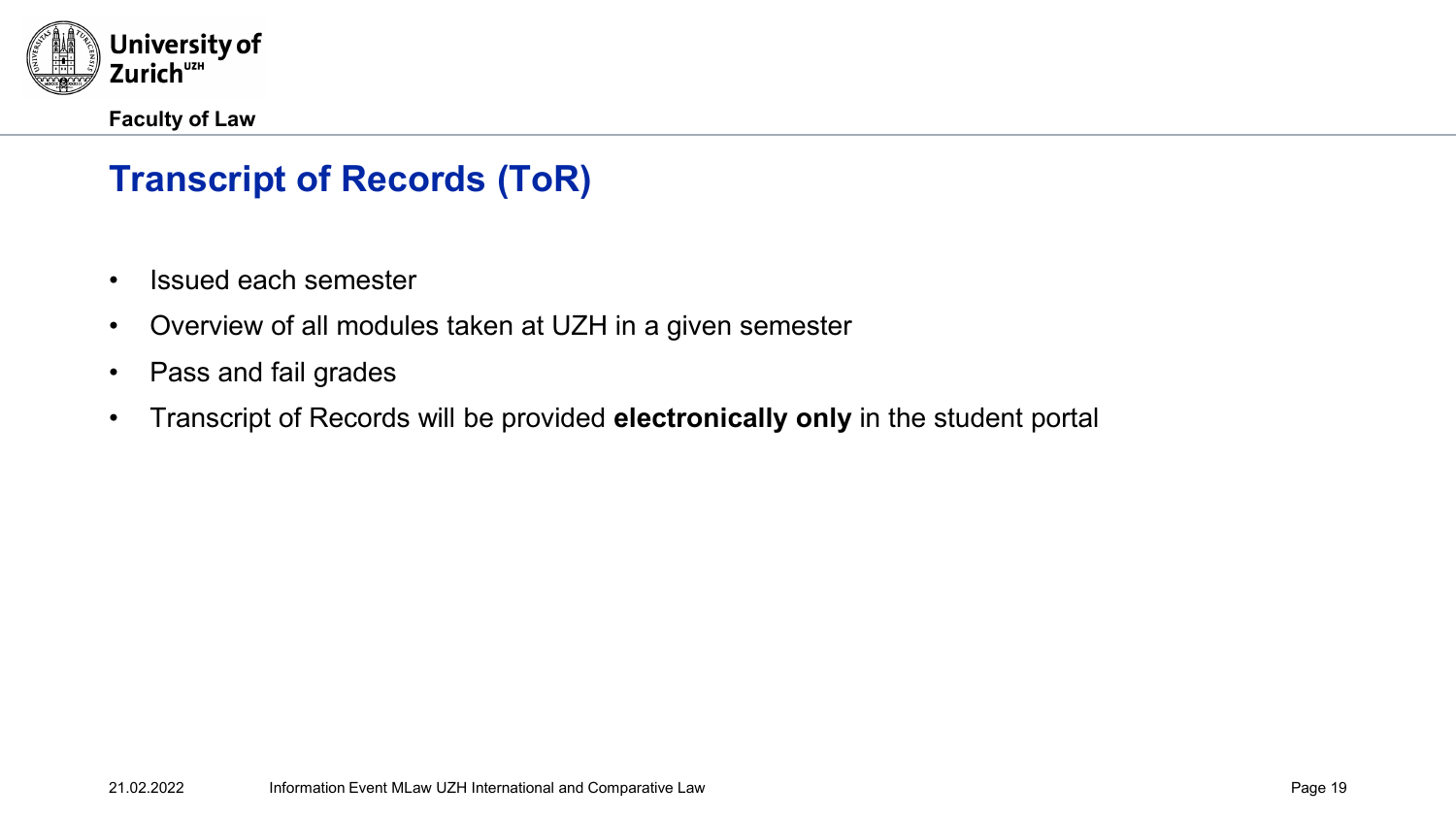

# **General Transfer of Credits**

- Coursework of a Master's degree in law completed abroad can be credited to the study program International and Comparative Law in the amount of 30 ECTS credits with "passed"
- 60 ECTS credits must be completed at RWF UZH
- Shortened study program according to Art. 5.2 of the Guidelines Recognition and Transfer of Credit to Degree and Study Programs at RWF UZH
- Prerequisites:
	- Master's degree in law or the minimum duration of full-time study in law was four years
	- The degree is not older than **ten years**
- Application and examination at the Student Center: <https://www.ius.uzh.ch/en/studies/contact-form.html>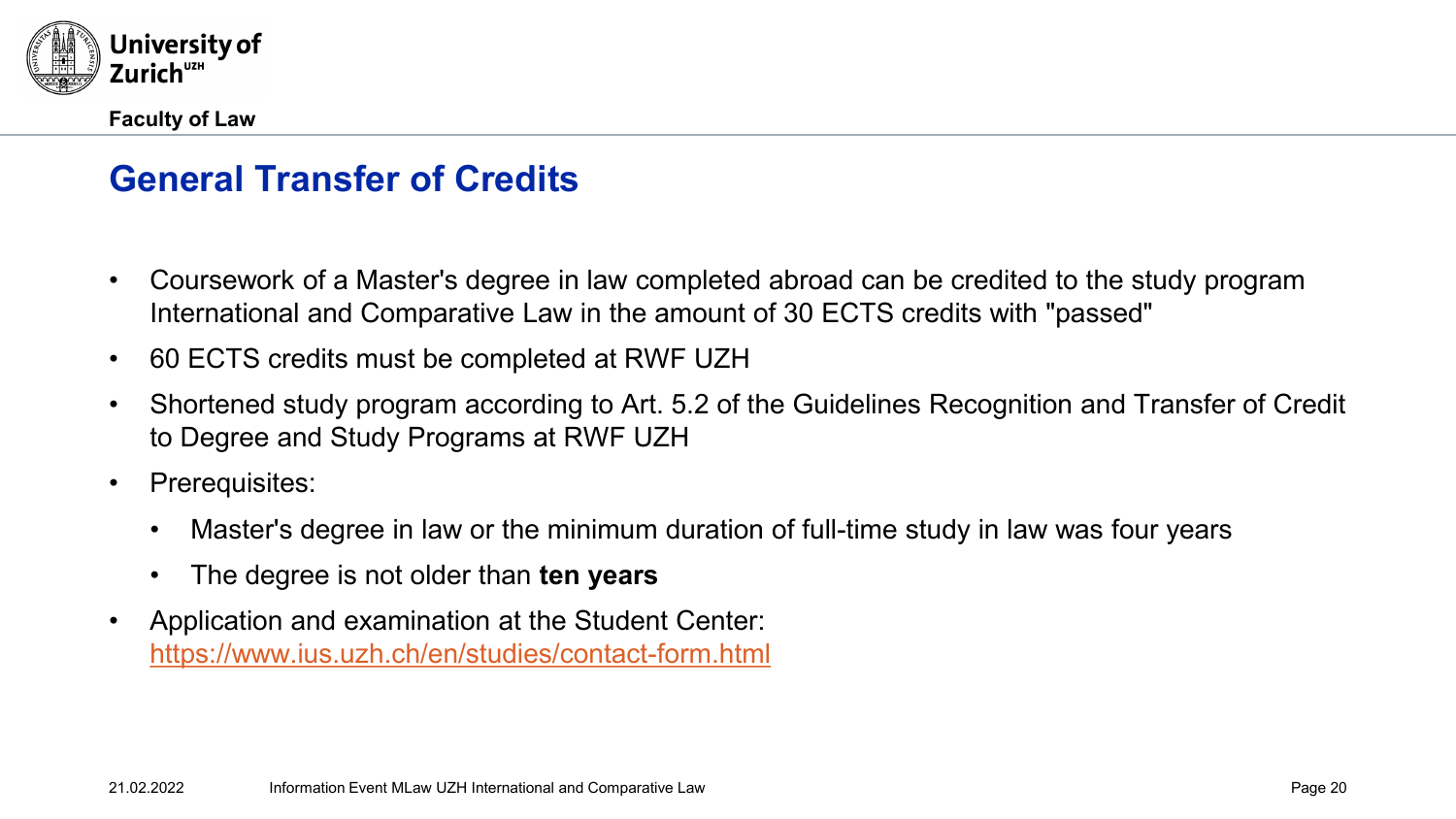

# **Swiss Mobility**

- Study at another university in Switzerland
- Application at Student Administration Office UZH: [https://www.uzh.ch/cmsssl/de/studies/applicatio](https://www.uzh.ch/cmsssl/de/studies/application/chmobilityout.html) n/chmobilityout.html
- 15 April for fall semester
- 31 October for spring semester
- Only English taught modules can be accredited to the International and Comparative Law study program

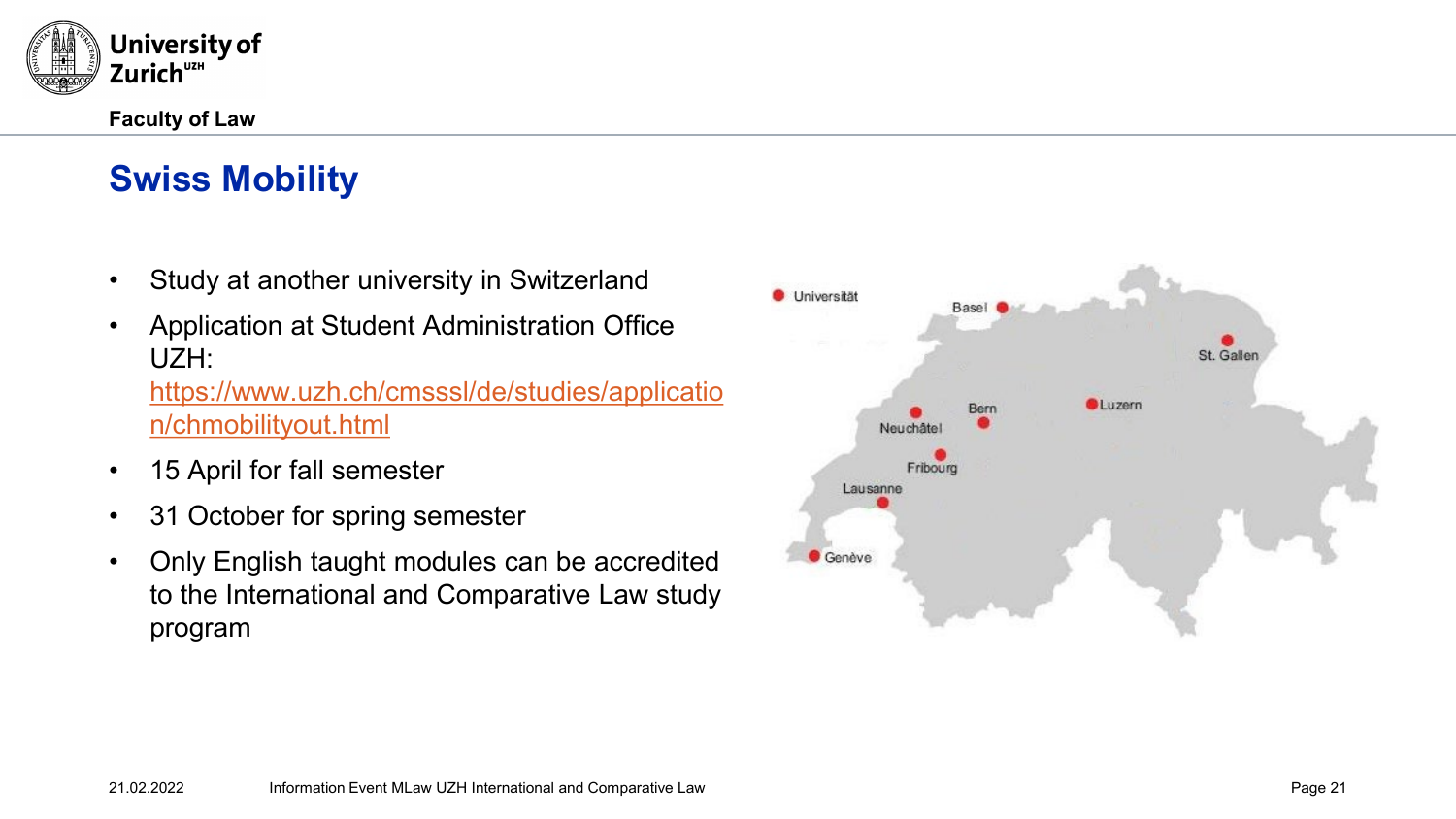

# **International Mobility**

- SEMP-agreements (formerly ERASMUS) with 60 partner institutions from 24 European countries
- Faculty agreements of the Faculty of Law of the University of Zurich with non-European countries: Bangalore, Birzeit, Chicago, Hong Kong, Jerusalem, Peking, São Paulo, Shanghai, Singapore, Sydney, Tokyo
- further bilateral agreements of the University of Zurich, for all fields of study
- Information is available here: <http://www.ius.uzh.ch/de/studies/mobility/international.html>
- 15 January for next academic year (fall or spring semester)
- 15 August for spring semester (only remaining spaces)
- Only English taught modules can be accredited to the International and Comparative Law study program

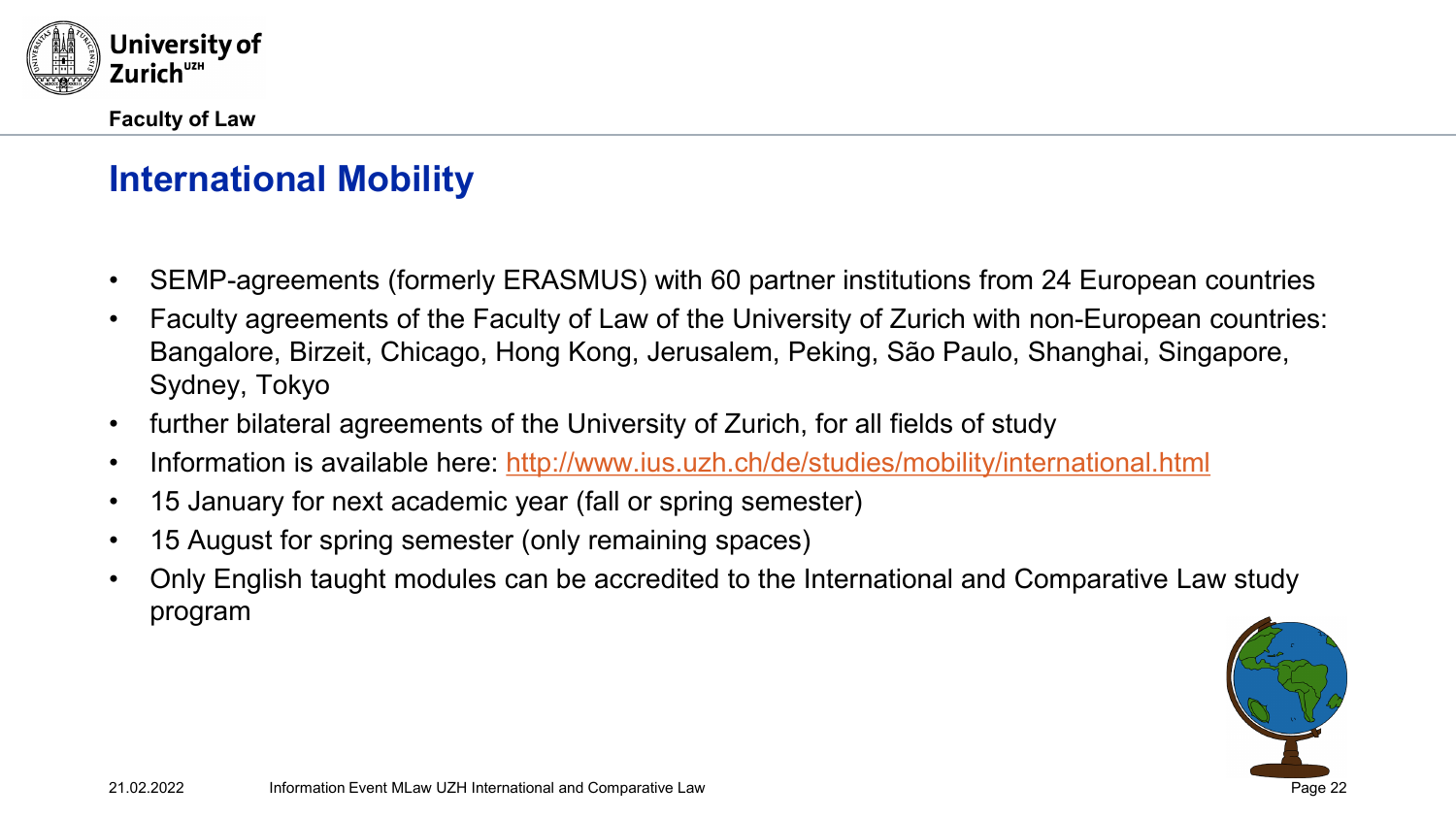

# **Libraries**

- Law Library:
	- Specialised legal reference library
	- Books may not be borrowed
	- [Workplaces with and without reservation: https://www.ub.uzh.ch/de/ub](https://www.ub.uzh.ch/de/ub-besuchen/standorte/rechtswissenschaften.html)besuchen/standorte/rechtswissenschaften.html
- Zentralbibliothek (ZB): [https://www.zb.uzh.ch](https://www.zb.uzh.ch/)

# **Bibliothek**

# der Universität Zürich